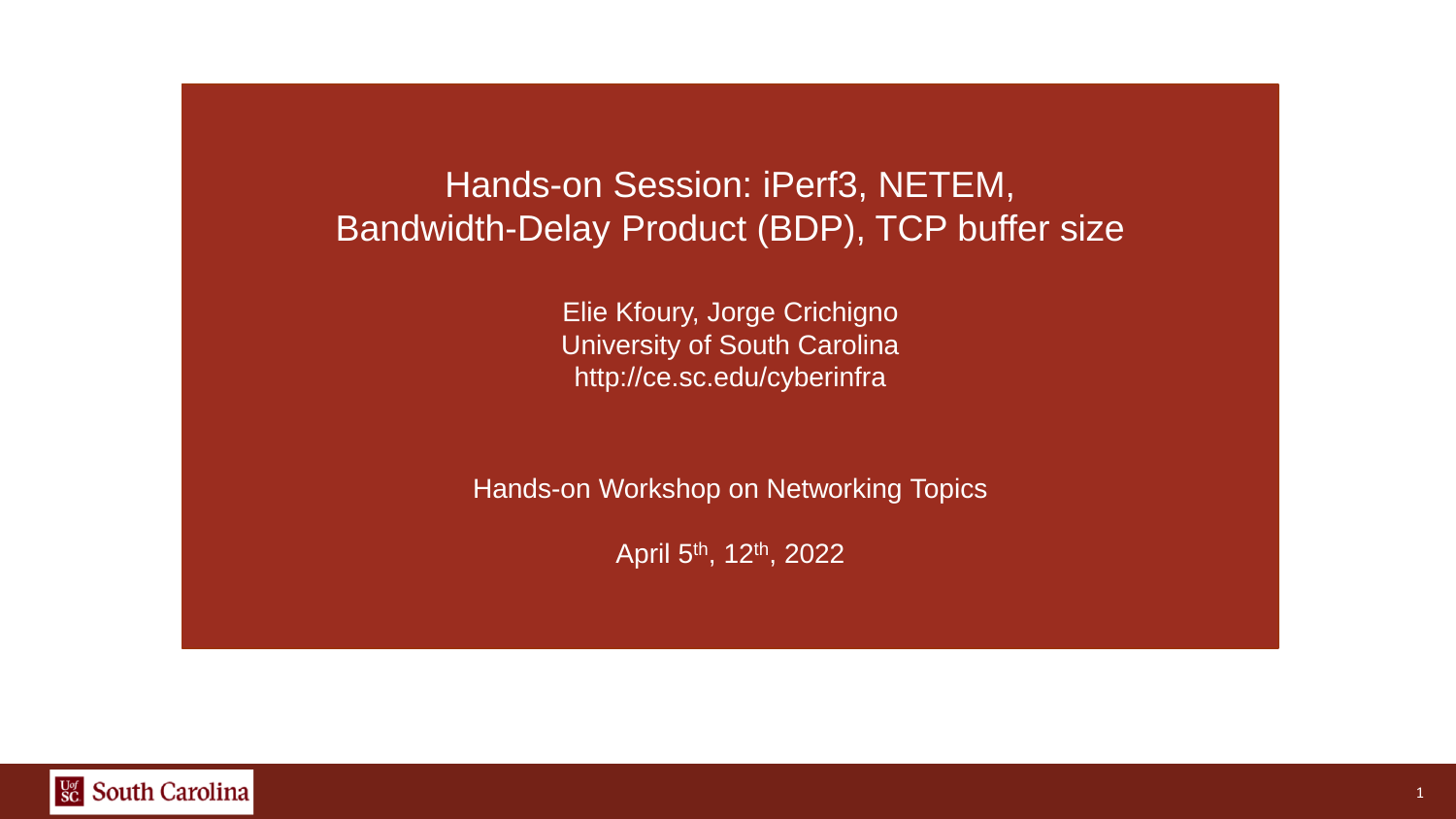#### **Content**

- Introduction to Mininet
- Introduction to iPerf3
- Introduction to TCP buffers, BDP, and TCP window
- BDP and buffer size experiments
- Modifying buffer size and throughput test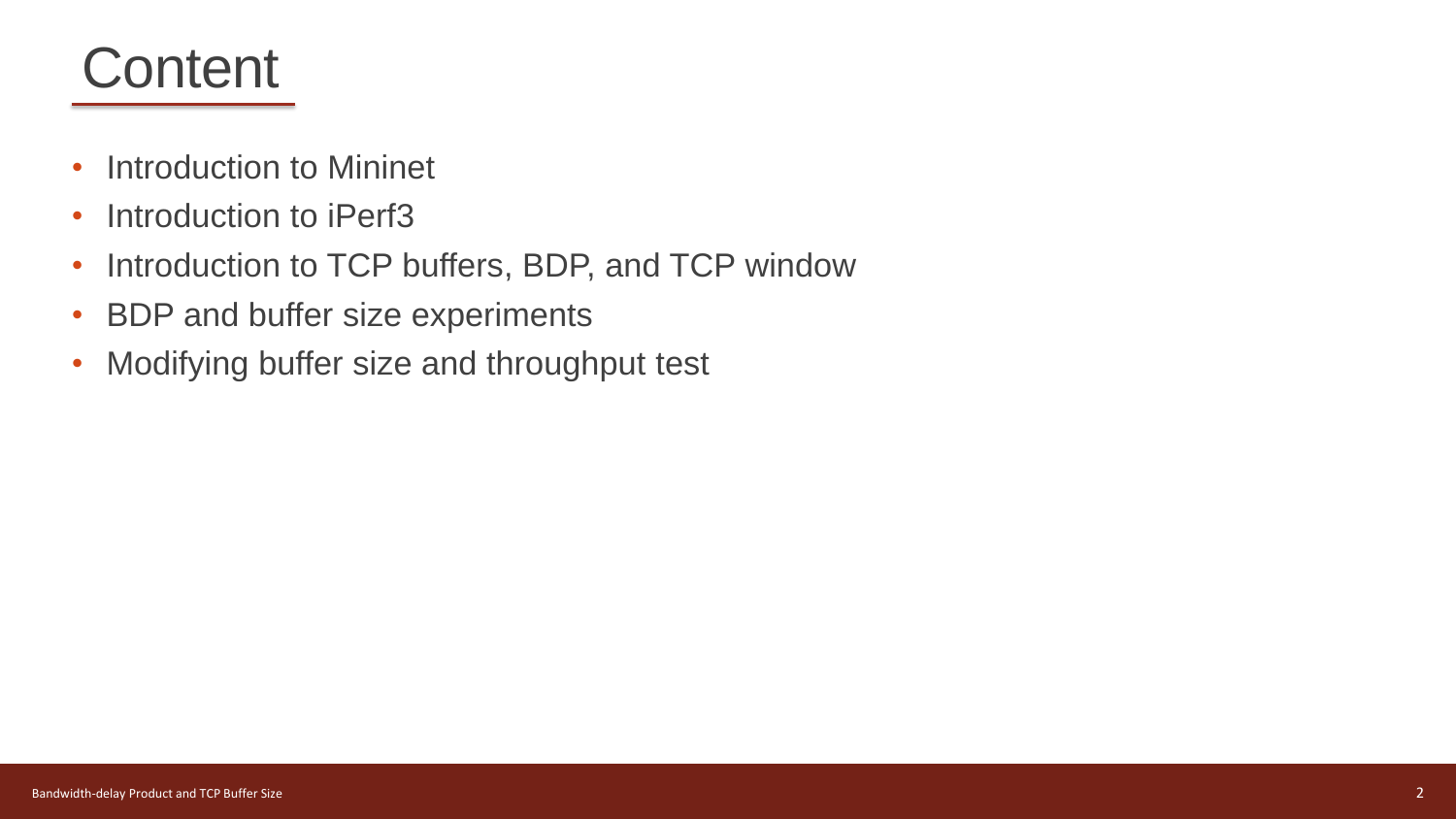# NTP Lab Series

#### • Lab experiments

- Lab 1: Introduction to Mininet
- Lab 2: Introduction to iPerf
- Lab 3: WANs with latency, Jitter
- Lab 4: WANs with Packet Loss, Duplication, Corruption
- Lab 5: Setting WAN Bandwidth with Token Bucket Filter (TBF)
- Lab 6: Traditional TCP Congestion Control (HTCP, Cubic, Reno)
- Lab 7: Rate-based TCP Congestion Control (BBR)
- Lab 8: Bandwidth-delay Product and TCP Buffer Size
- Lab 9: Enhancing TCP Throughput with Parallel Streams
- Lab 10: Measuring TCP Fairness
- Lab 11: Router's Buffer Size
- Lab 12: TCP Rate Control with Pacing
- Lab 13: Impact of Maximum Segment Size on Throughput
- Lab 14: Router's Bufferbloat
- Lab 15: Hardware Offloading on TCP Performance
- Lab 16: Random Early Detection
- Lab 17: Stochastic Fair Queueing
- Lab 18: Controlled Delay (CoDel) Active Queue Management
- Lab 19: Proportional Integral Controller-Enhanced (PIE)
- Lab 20: Classifying TCP traffic using Hierarchical Token Bucket (HTB)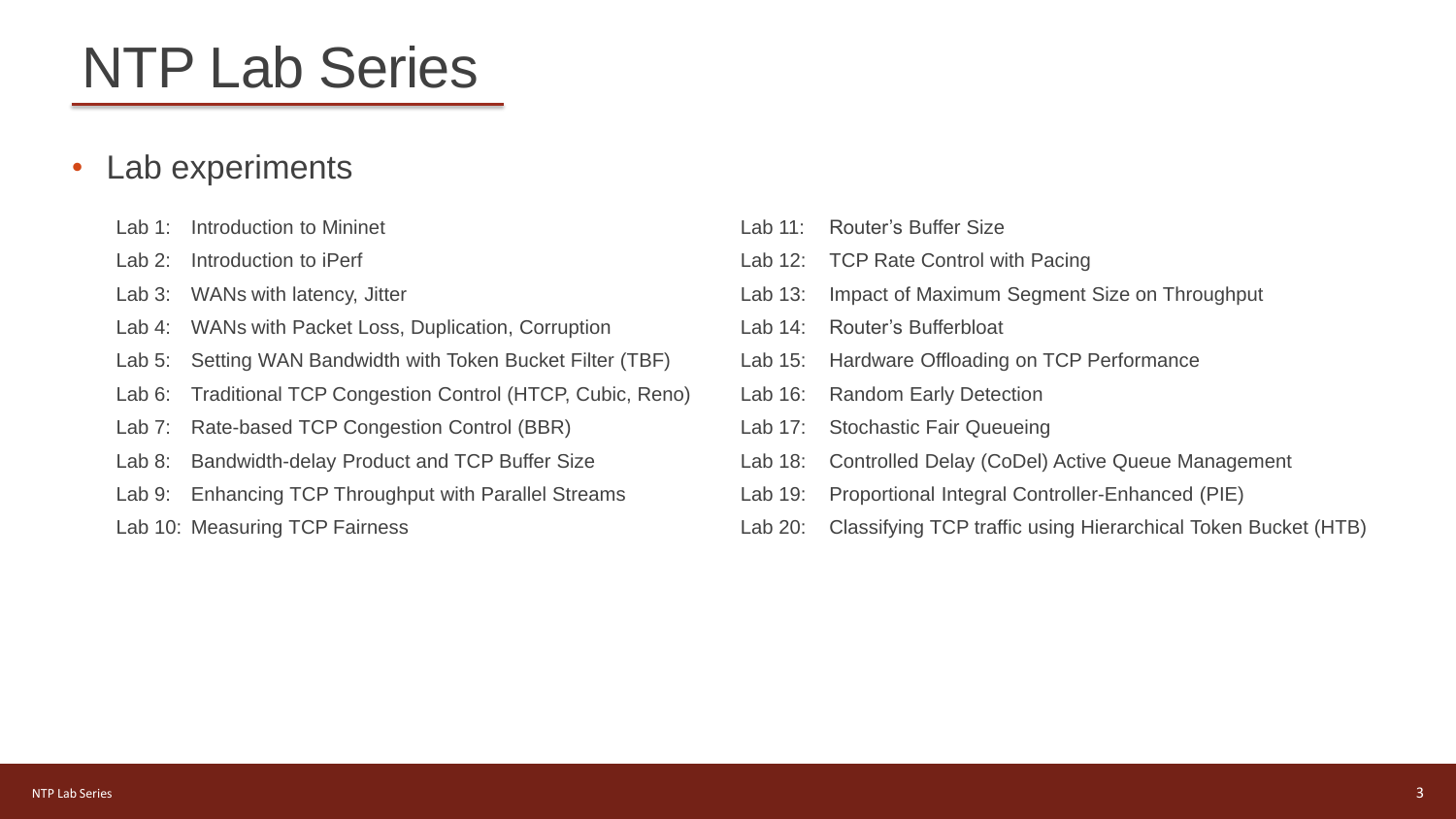#### **Introduction to Mininet**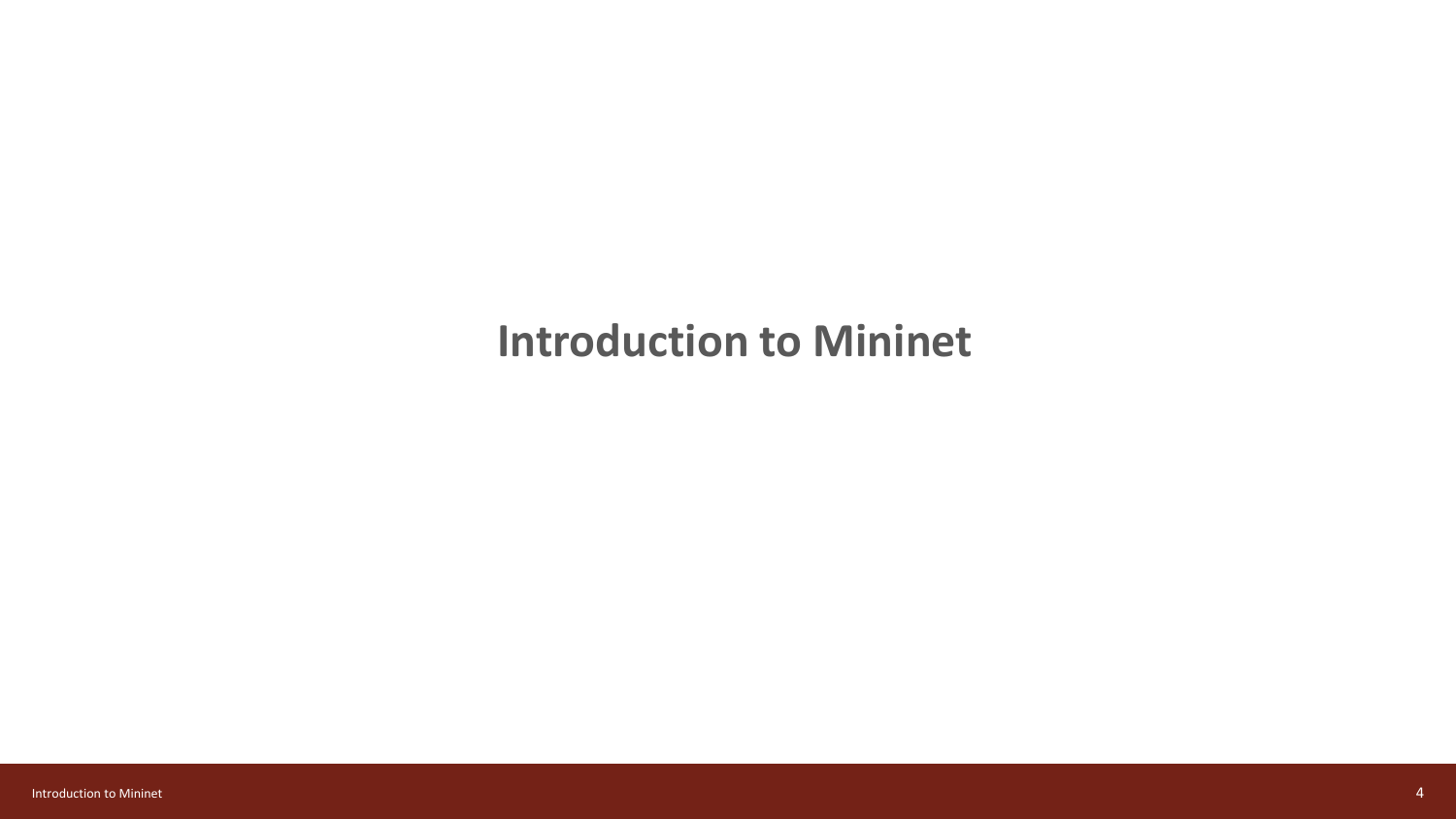### **Mininet**

- Mininet provides network *emulation* opposed to simulation, allowing all network software at any layer to be simply run as is
- Mininet's logical nodes can be connected into networks
- Nodes are sometimes called containers, or more accurately, *network namespaces*
- Containers consume sufficiently few resources that networks of over a thousand nodes have been created, running on a single laptop

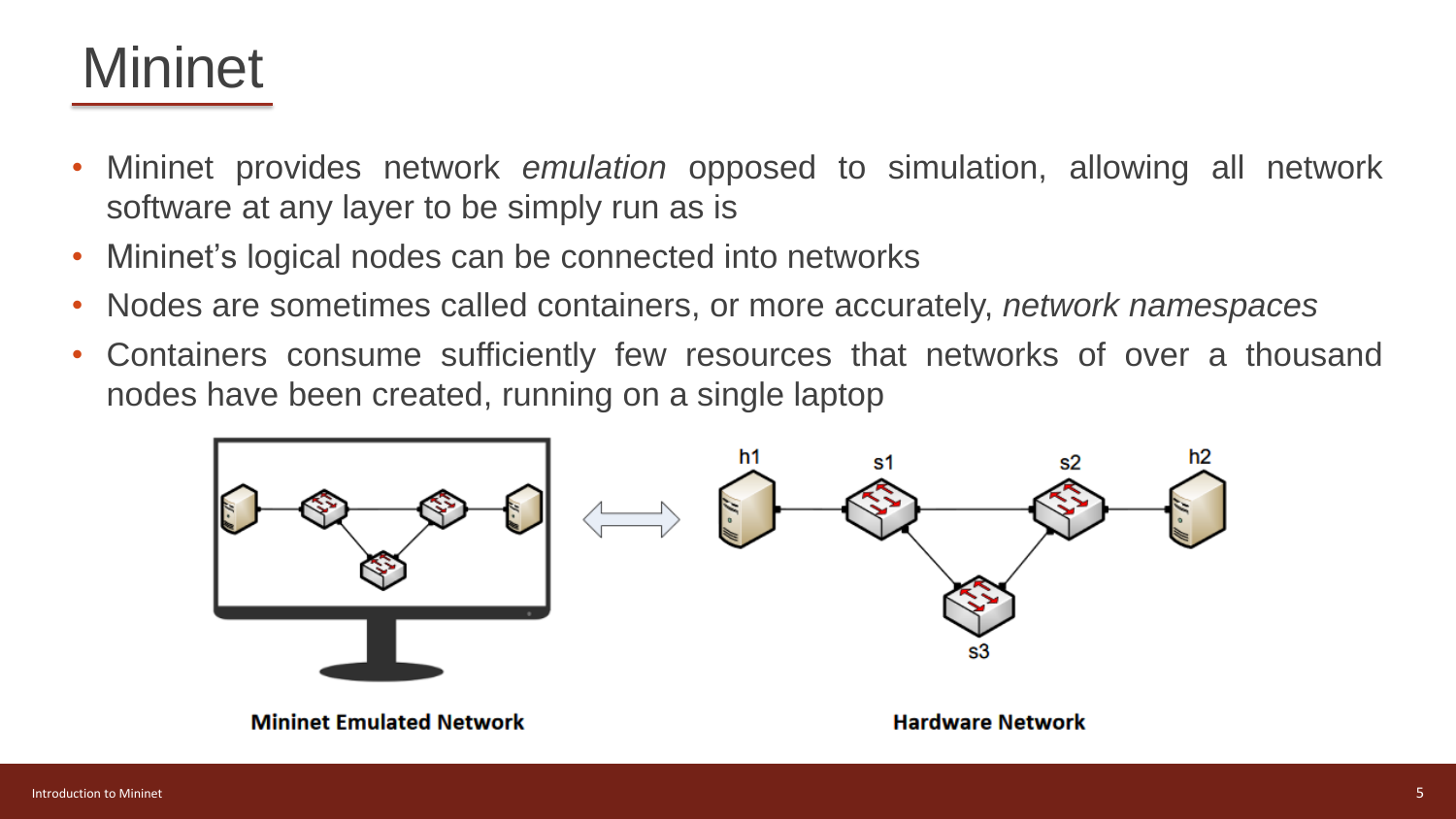## MiniEdit

• MiniEdit is a simple GUI network editor for Mininet

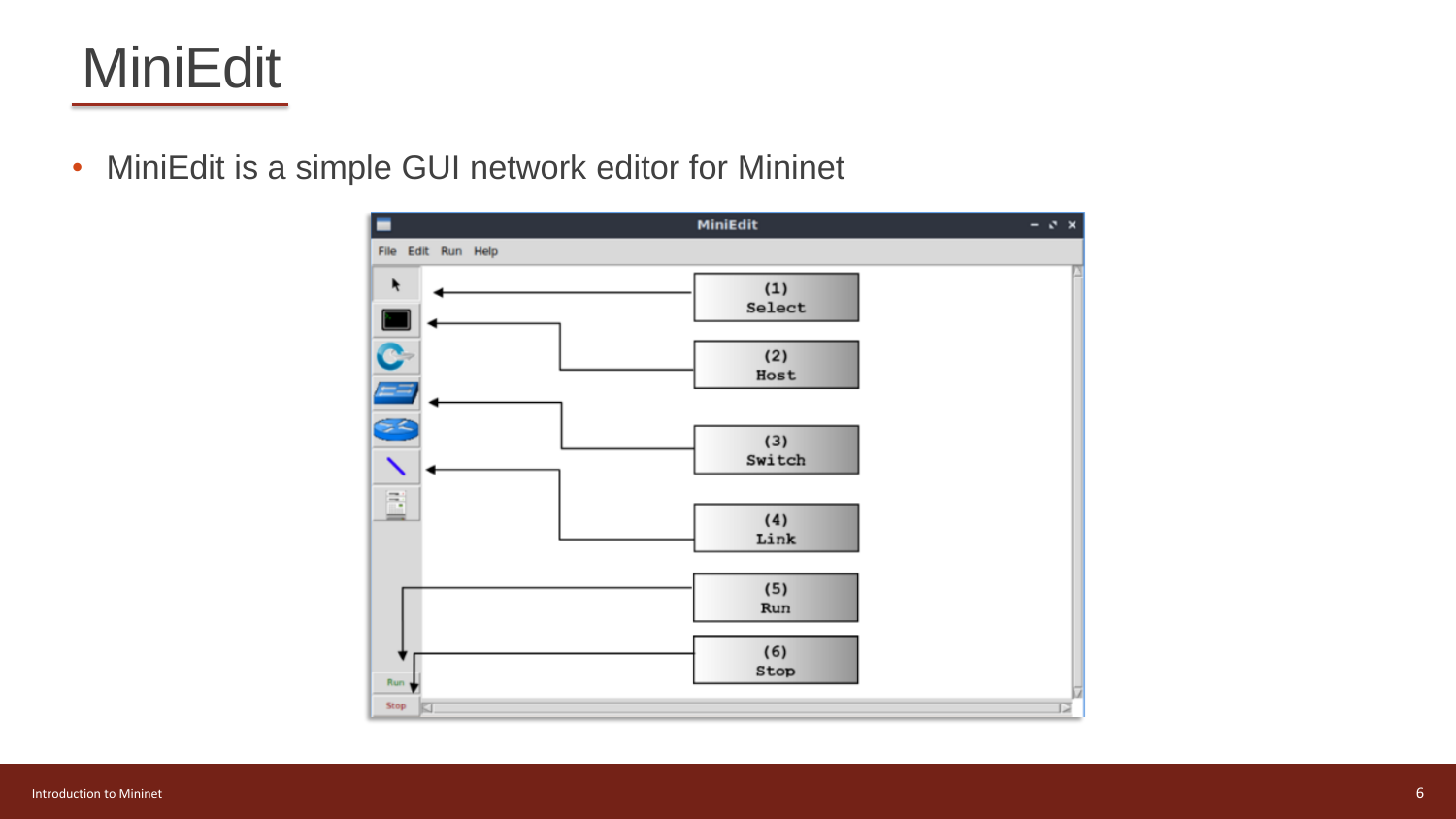### MiniEdit

• To build Mininet's minimal topology, two hosts and one switch must be deployed



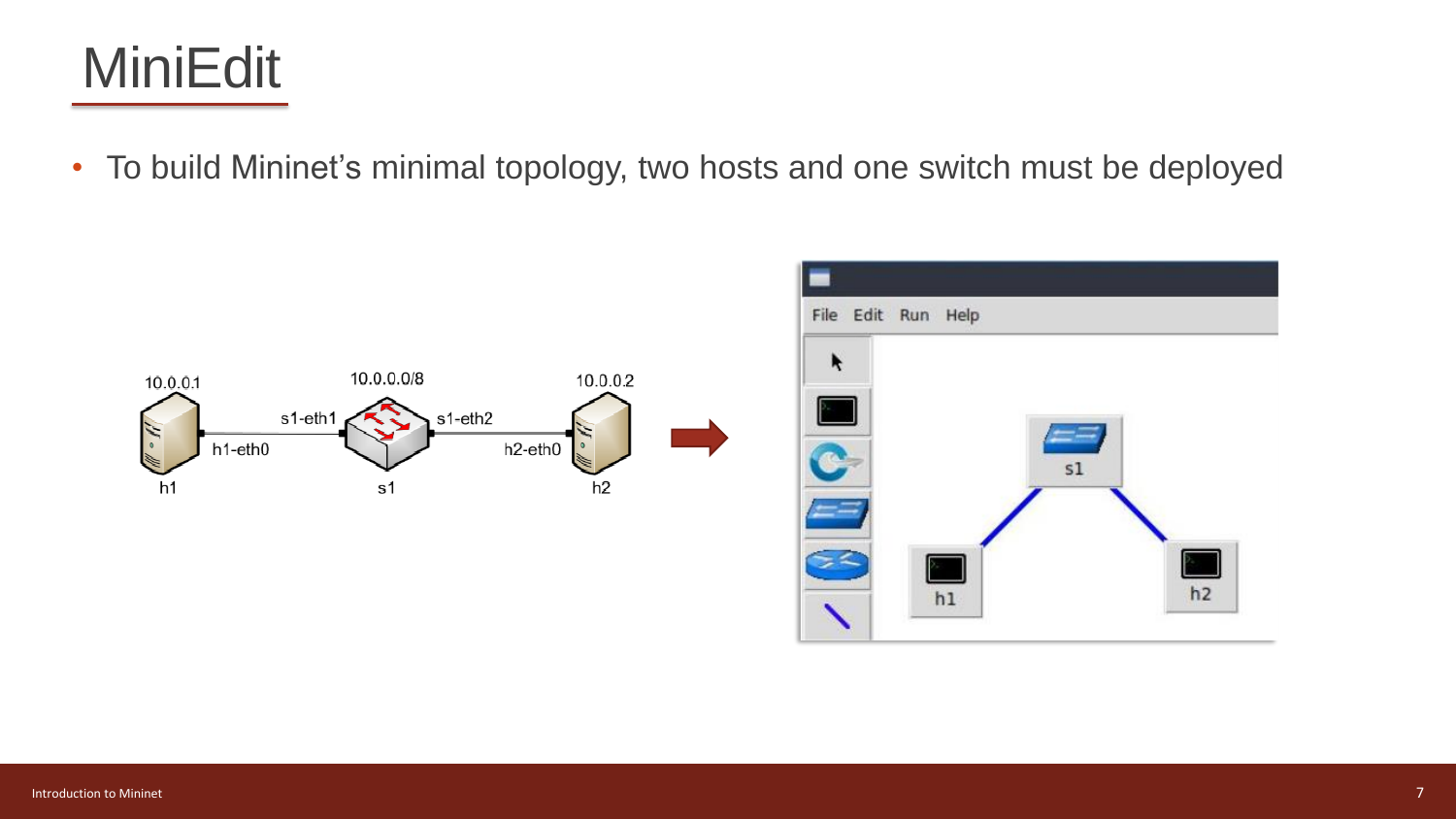#### **Introduction to iPerf3**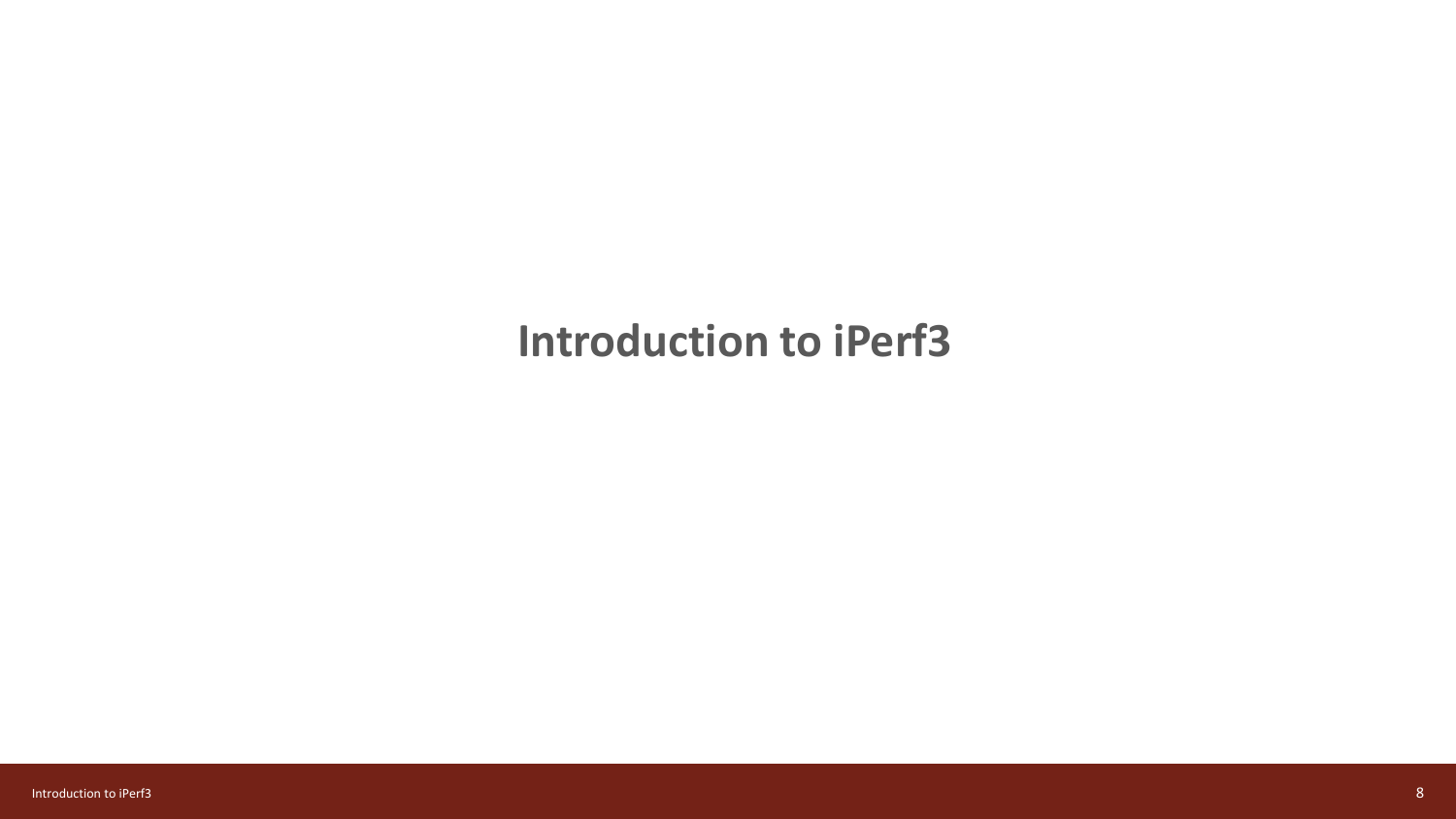#### iPerf3

- iPerf3 is a real-time network throughput measurement tool
- It is an open source, cross-platform client-server application that can be used to measure the throughput between the two end devices
- Measuring throughput is particularly useful when experiencing network bandwidth issues such as delay, packet loss, etc.

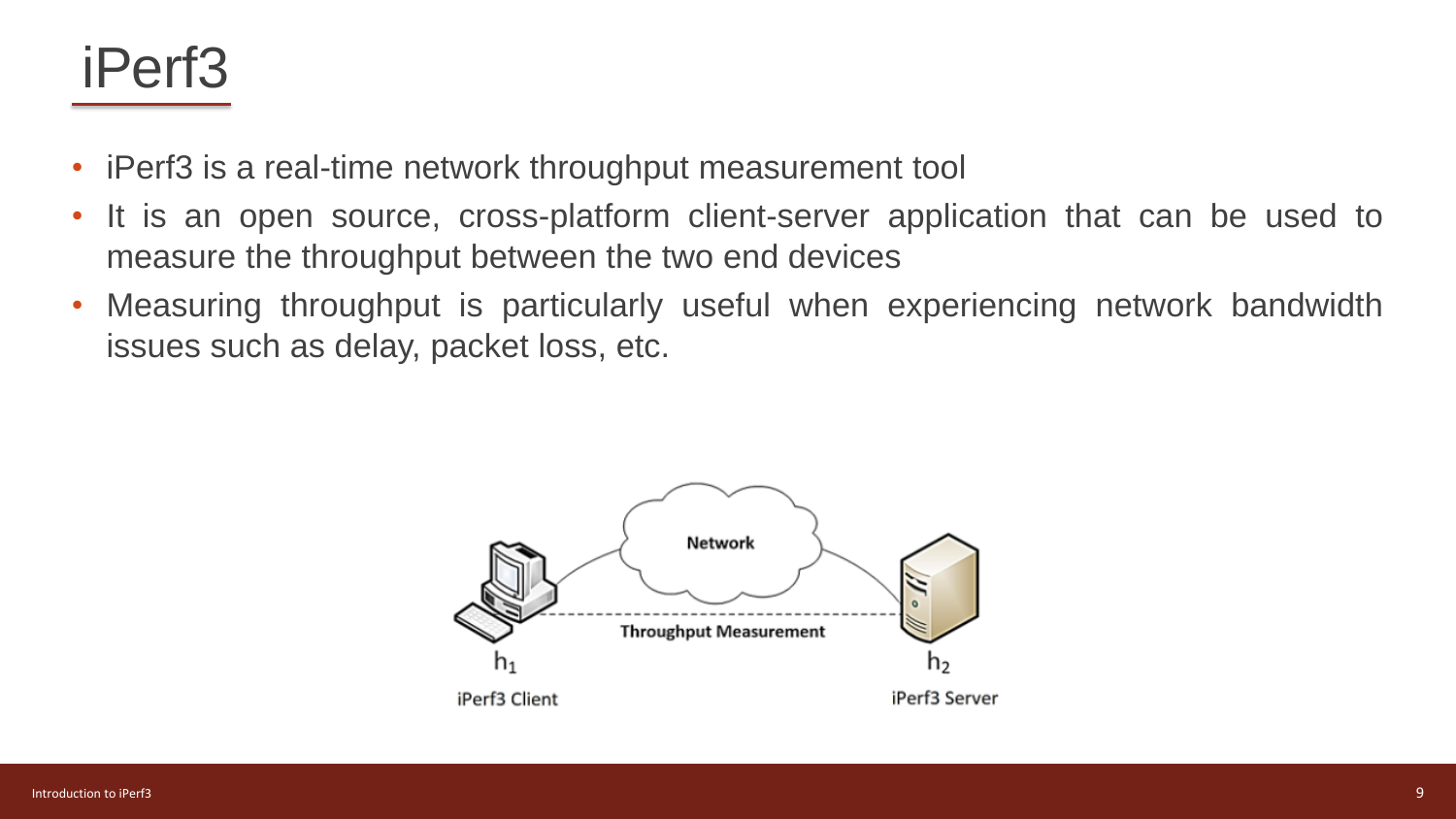#### iPerf3

- iPerf3 can operate on TCP, UDP, and SCTP, unidirectional or bidirectional way
- In iPerf3, the user can set *client* and *server* configurations via options and parameters
- iPerf3 outputs a timestamped report of the amount of data transferred and the throughput measured

|             | Connecting to host 10.0.0.2, port 5201 |     |             |                                                               |          |      |             |
|-------------|----------------------------------------|-----|-------------|---------------------------------------------------------------|----------|------|-------------|
|             |                                        |     |             | 13] local 10.0.0.1 port 59414 connected to 10.0.0.2 port 5201 |          |      |             |
|             | ID] Interval                           |     | Transfer    | Bitrate                                                       | Retr     | Cwnd |             |
| 13)         | $0.00 - 1.00$                          |     |             | sec 5.18 GBytes 44.5 Gbits/sec                                | $\Theta$ |      | 843 KBytes  |
| 13]         | 1.00-2.00                              | sec |             | 5.21 GBytes 44.7 Gbits/sec                                    | $\Theta$ |      | 1.11 MBytes |
| 13]         | $2.00 - 3.00$                          | sec |             | 5.20 GBytes 44.7 Gbits/sec                                    | $\theta$ |      | 1.18 MBytes |
| 13]         | $3.00 - 4.00$                          | sec |             | 5.21 GBytes 44.7 Gbits/sec                                    | $\theta$ |      | 1.24 MBytes |
| 13]         | $4.00 - 5.00$                          | sec |             | 5.19 GBytes 44.6 Gbits/sec                                    | $\Theta$ |      | 1.24 MBytes |
| 13]         | $5.00 - 6.00$                          | sec | 5.22 GBytes | 44.8 Gbits/sec                                                | $\theta$ |      | 1.30 MBytes |
| 13]         | $6.00 - 7.00$                          | sec | 5.24 GBytes | 45.0 Gbits/sec                                                | $\Theta$ |      | 1.44 MBytes |
| 13]         | $7.00 - 8.00$                          | sec |             | 5.22 GBytes 44.9 Gbits/sec                                    | $\Theta$ |      | 1.44 MBytes |
| 13]         | $8.00 - 9.00$                          | sec | 5.21 GBytes | 44.8 Gbits/sec                                                | Θ        |      | 1.45 MBytes |
| 13]         | $9.00 - 10.00$                         | sec | 5.22 GBytes | 44.8 Gbits/sec                                                | $\Theta$ |      | 1.52 MBytes |
|             |                                        |     |             |                                                               |          |      |             |
|             | ID] Interval                           |     | Transfer    | Bitrate                                                       | Retr     |      |             |
| 13]         | $0.00 - 10.00$                         |     |             | sec 52.1 GBytes 44.8 Gbits/sec                                | $\Theta$ |      | sender      |
| 13          | $0.00 - 10.04$                         | sec | 52.1 GBytes | 44.6 Gbits/sec                                                |          |      | receiver    |
|             |                                        |     |             |                                                               |          |      |             |
| iperf Done. |                                        |     |             |                                                               |          |      |             |
|             | root@admin-pc:~#                       |     |             |                                                               |          |      |             |
|             |                                        |     |             |                                                               |          |      |             |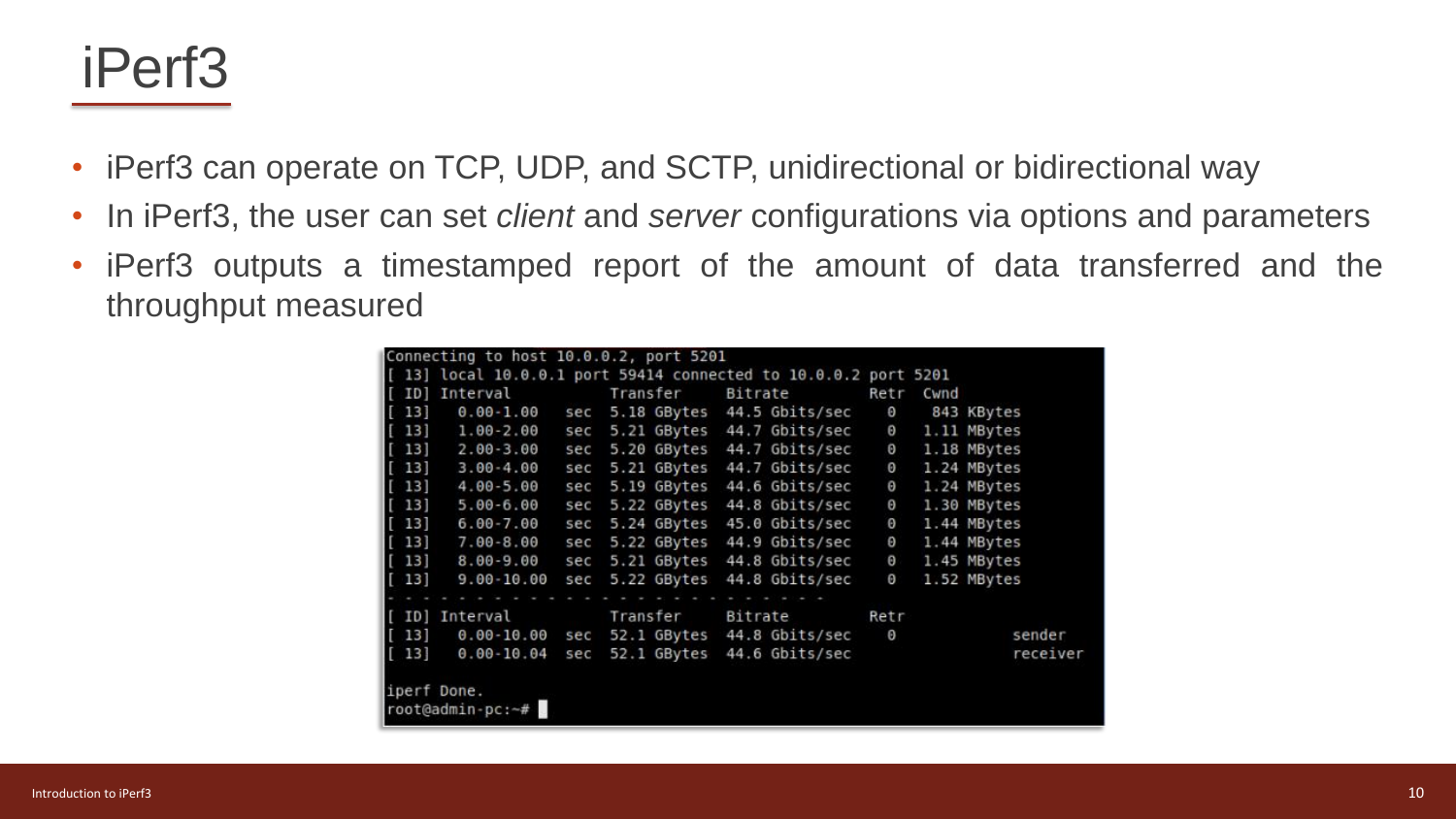#### **Lab 8: Bandwidth-delay Product and TCP Buffer Size**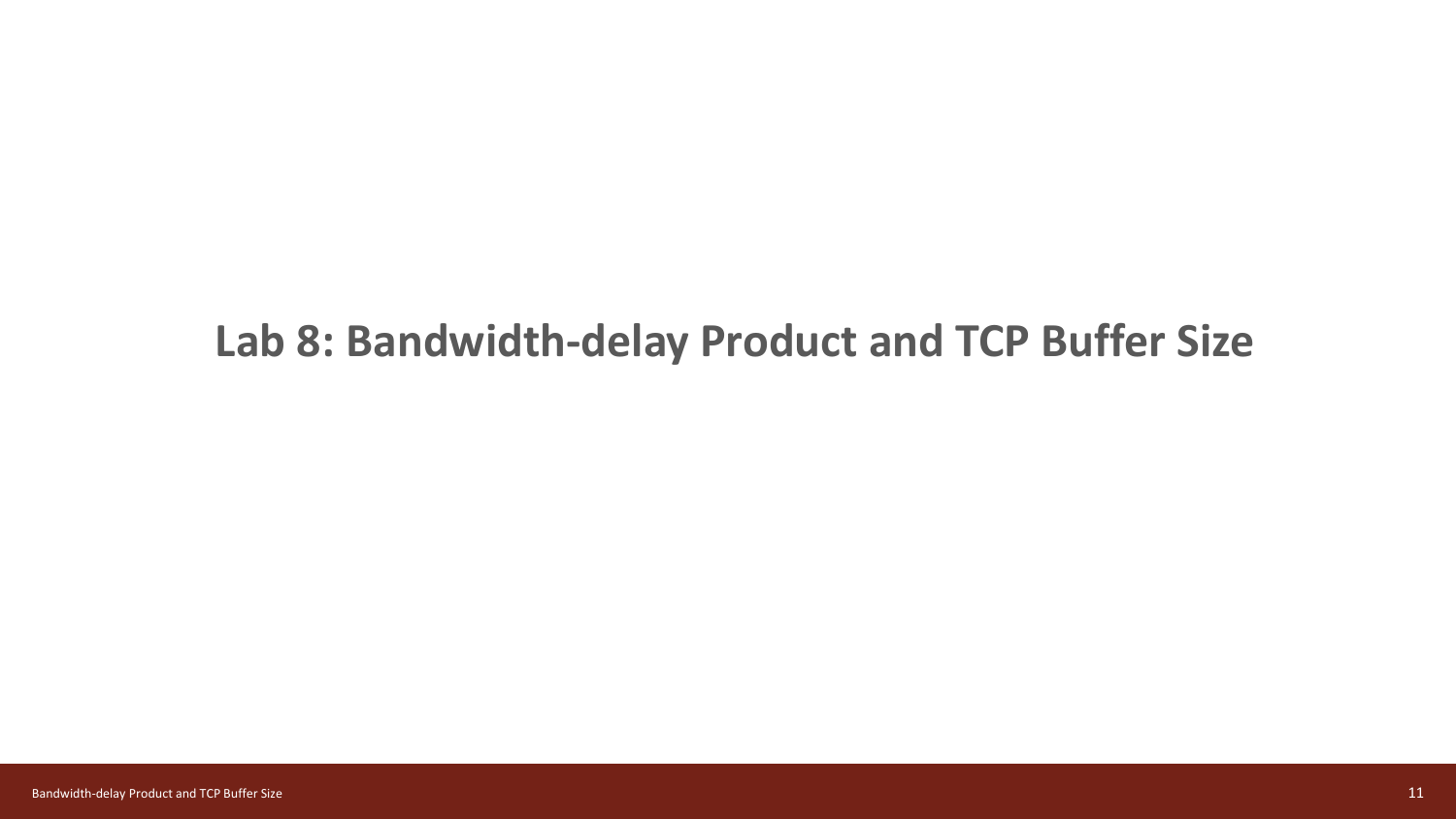#### **Section 1: Introduction to TCP buffers, BDP, and TCP window**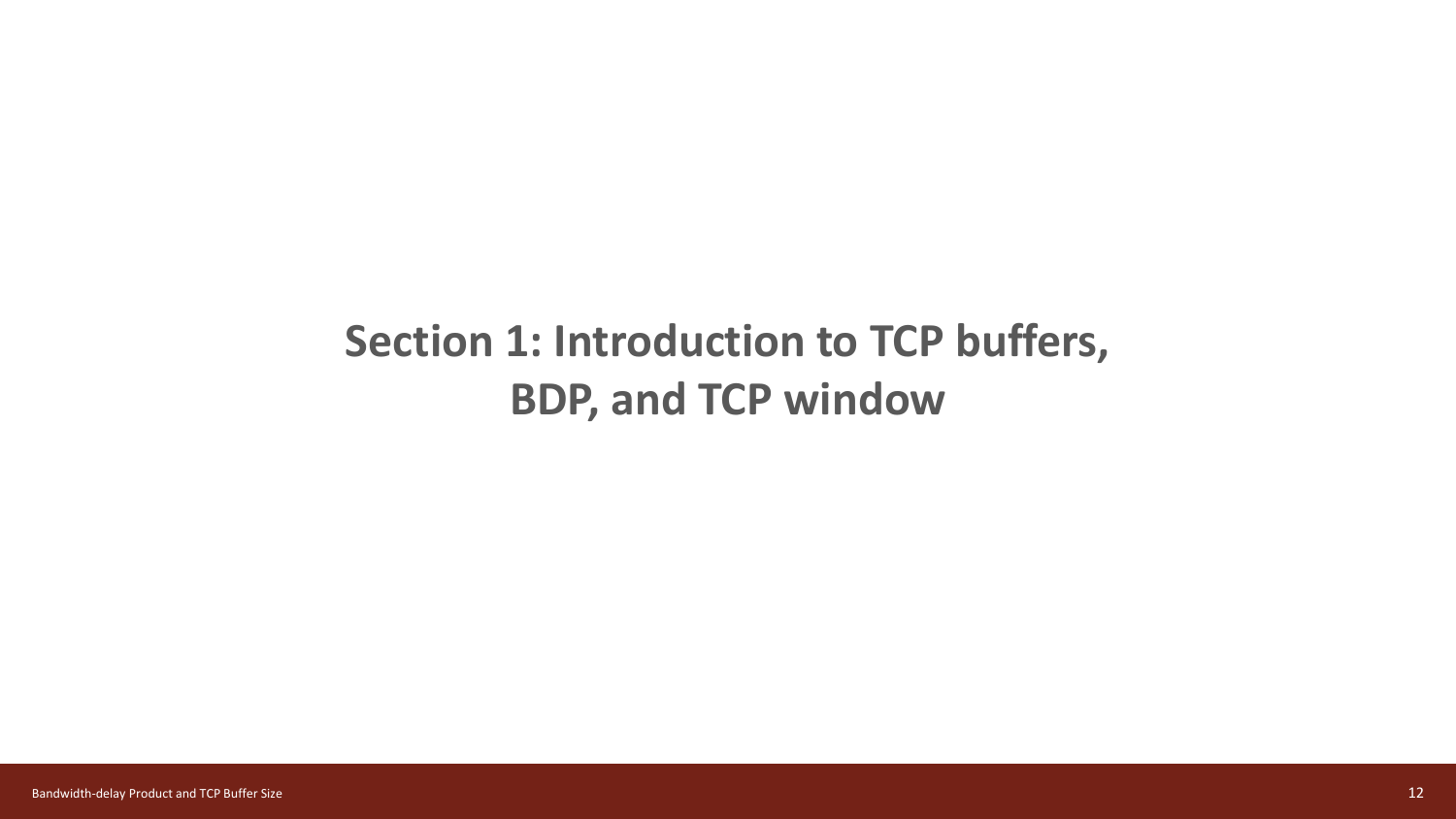### TCP Buffers

- The TCP send and receive buffers may impact the performance of Wide Area Networks (WAN) data transfers
- At the sender side, TCP receives data from the application layer and places it in the TCP send buffer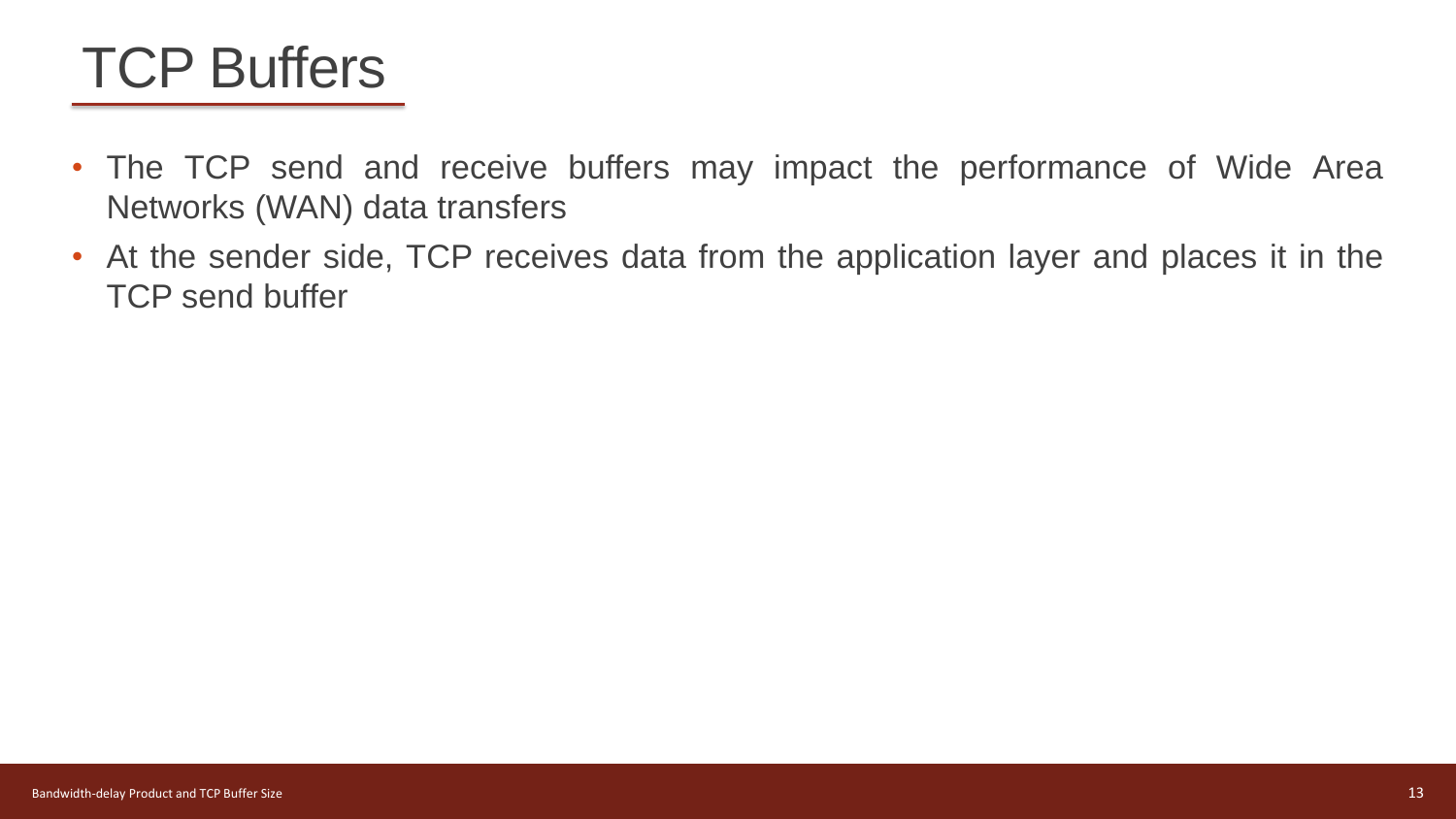### TCP Buffers

- Typically, TCP fragments the data in the buffer into maximum segment size (MSS) units
- At any given time, the TCP receiver indicates the TCP sender how many bytes the latter can send, based on how much free buffer space is available at the receiver

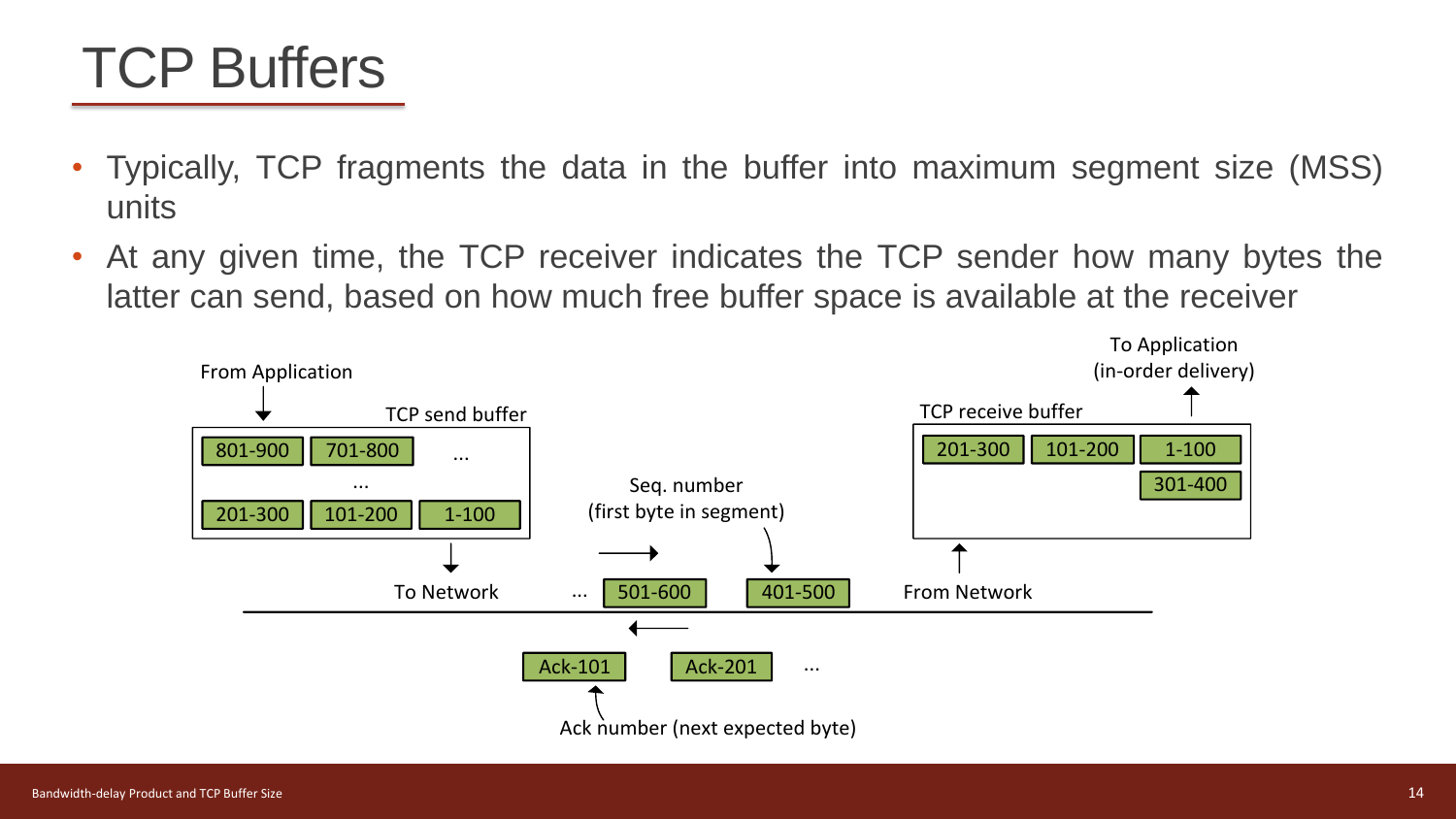### TCP Buffers

- RTT and TCP buffer size have throughput implications
- For example, assume that the TCP buffer size is 1 Mbyte and RTT is 50ms
	- 1 Mbyte = 1,048,576 bytes = 1,048,576  $\cdot$  8 bits = 8,388,608 bits
- With a bandwidth (Bw) of 10 Gbps, this number of bits is approximately transmitted in:

$$
T_{tx} = \frac{\text{\# bits}}{Bw} = \frac{8,388,608}{10 \cdot 10^9} = 0.84 \text{ milliseconds.}
$$

- After 0.84 milliseconds, the TCP send buffer will be empty
- TCP must wait for the corresponding acknowledgements (arriving at  $t = 50$ ms)
- This means that the sender only uses 0.84/50 or 1.68% of the available bandwidth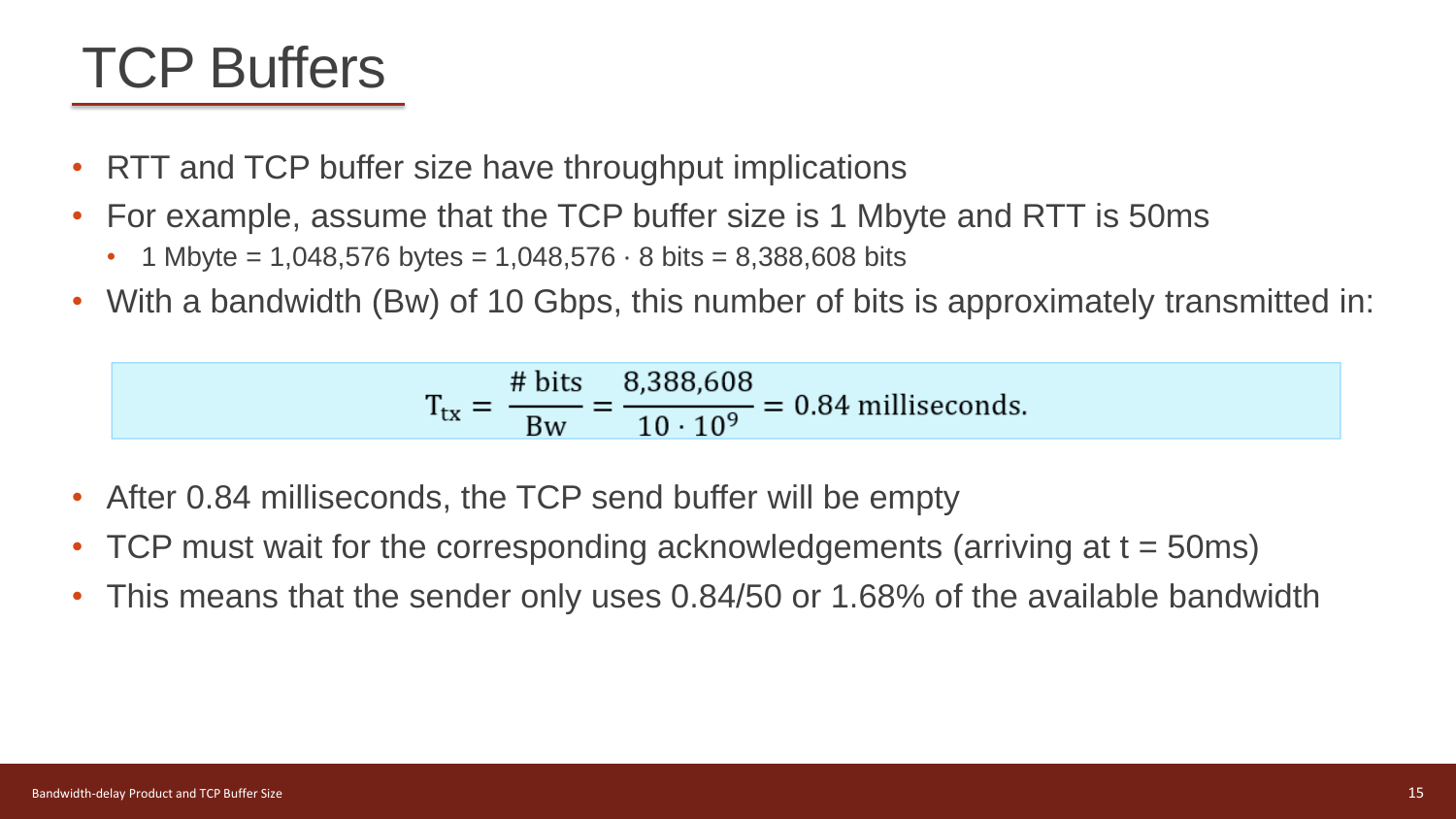### Bandwidth-delay product

- The solution lies in allowing the sender to continuously transmit segments until the corresponding acknowledgments arrive back
- The number of bits that can be transmitted in an RTT period is the bandwidth-delay product (BDP)
- For the previous example

TCP buffer size  $\geq$  BDP =  $(10 \cdot 10^9)(50 \cdot 10^{-3})$  = 500,000,000 bits = 62,500,000 bytes.

• The first factor (10  $\cdot$  10<sup>9</sup>) is the bandwidth; the second factor (50  $\cdot$  10<sup>-3</sup>) is the RTT

TCP buffer size  $\geq 62,500,000$  bytes = 59.6 Mbytes  $\approx 60$  Mbytes.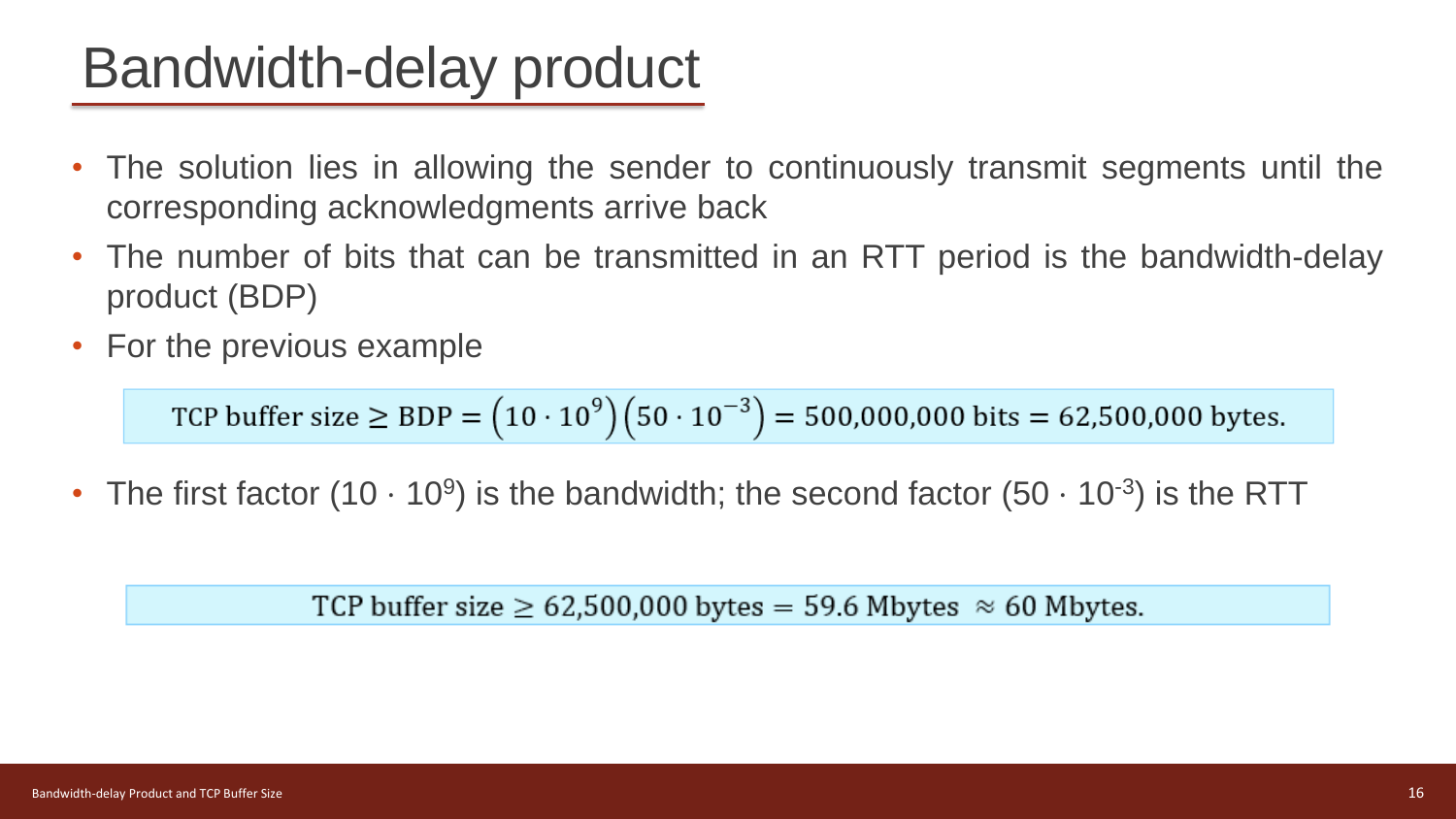# Practical Observations on Setting TCP Buffer Size

- Linux assumes that half of the send/receive TCP buffers are used for internal structures
- Thus, only half of the buffer size is used to store segments
- Considering the previous example, the TCP buffer size must be:

TCP buffer size  $\geq 2 \cdot 60$  Mbytes = 120 Mbytes.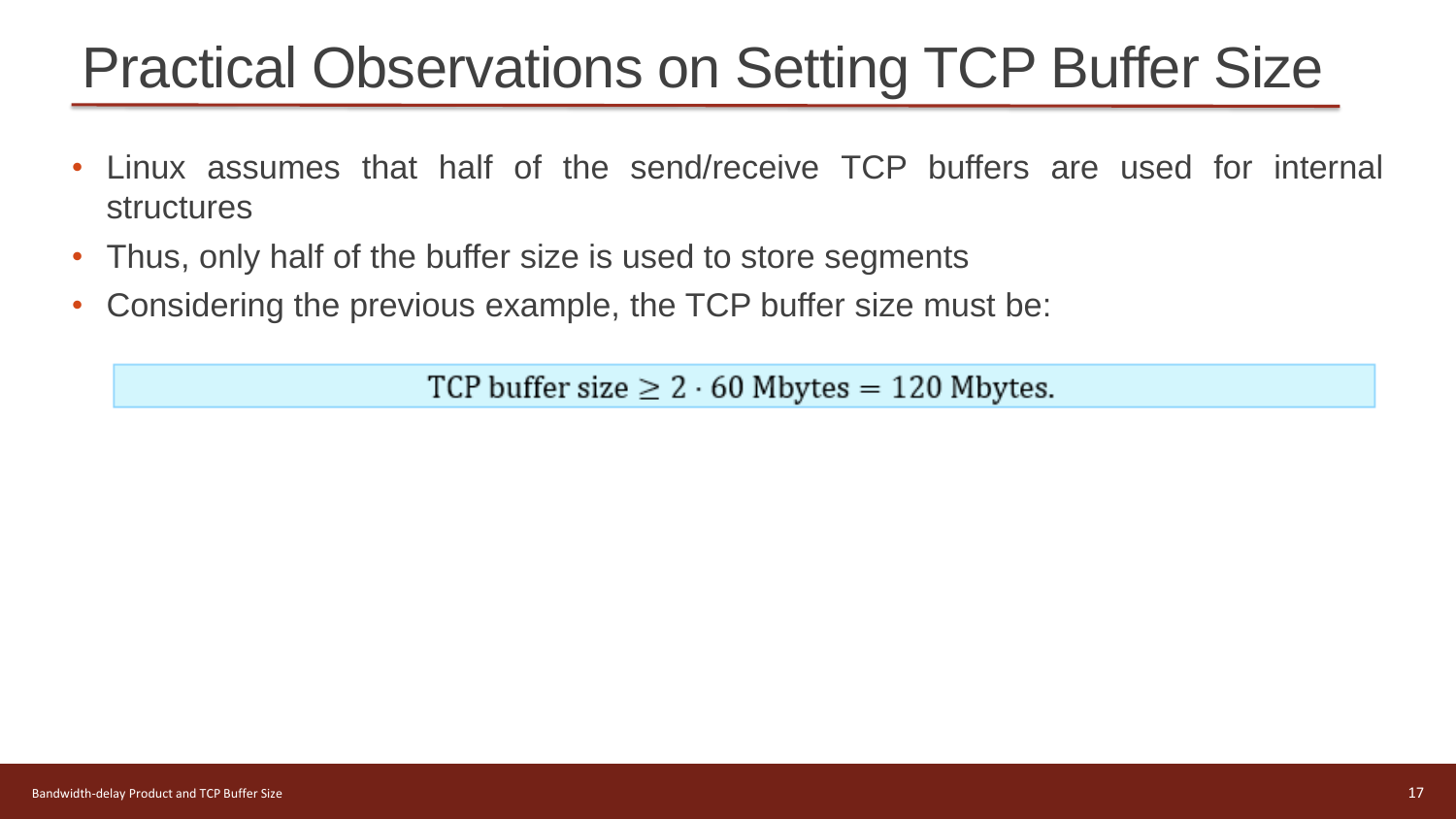#### **Section 2: BDP and buffer size experiments**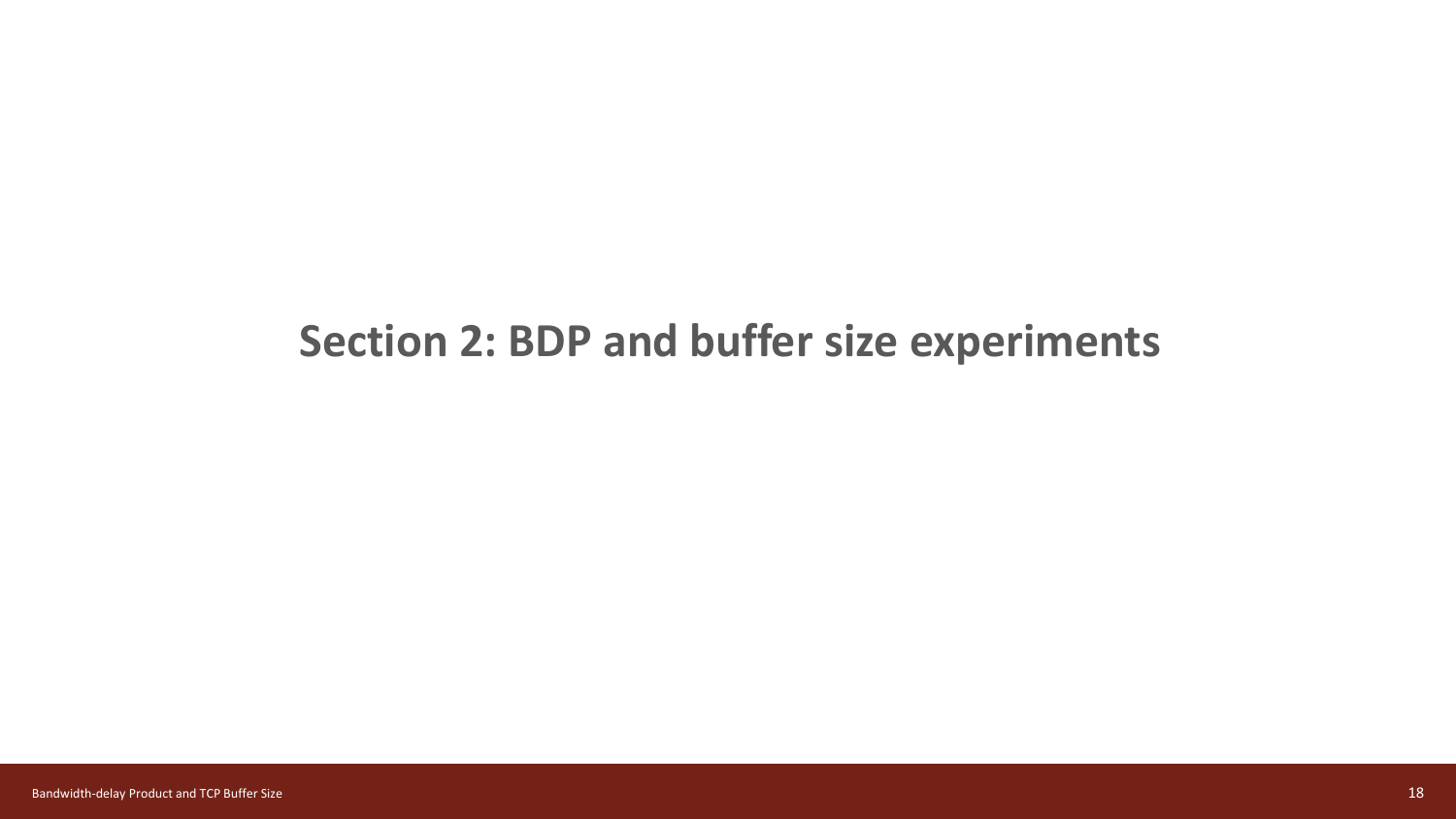# Emulating a Wide Area Network

- The first figure shows the topology and the devices' interfaces
- The second and third figures show the command that sets a latency of 20ms and bandwidth to 10 Gbps

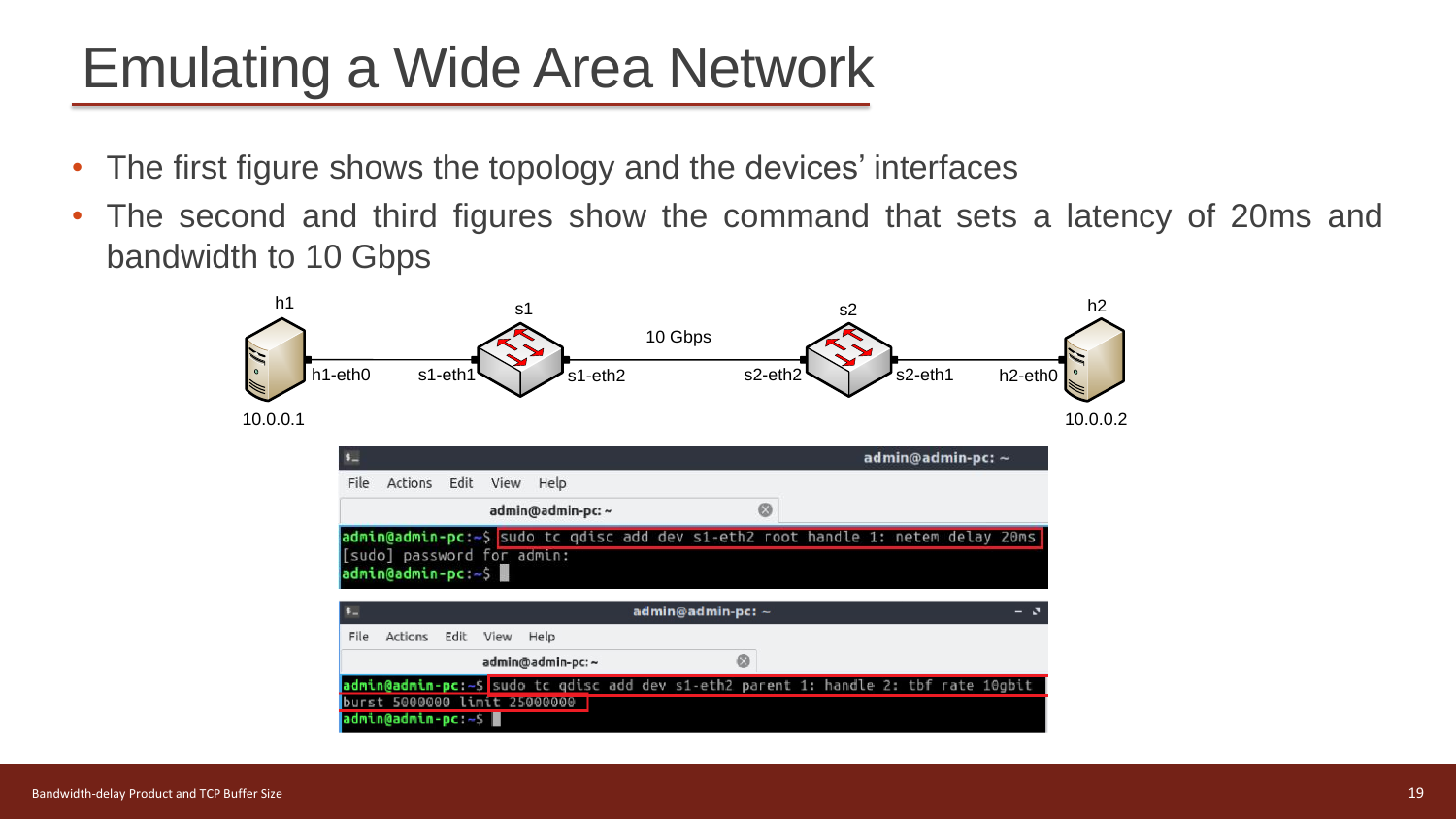#### **Verification**

• The user can now verify the previous configuration by using the iperf3 tool to measure throughput

| π<br>"Host: h1"                    |                                                                 |     |          |             |         |                           |          |      | $N - X$     |          |  |  |
|------------------------------------|-----------------------------------------------------------------|-----|----------|-------------|---------|---------------------------|----------|------|-------------|----------|--|--|
|                                    | $root@admin-pc:-# iperf3 -c 10.0.0.2 $                          |     |          |             |         |                           |          |      |             |          |  |  |
|                                    | Connecting to host 10.0.0.2, port 5201                          |     |          |             |         |                           |          |      |             |          |  |  |
|                                    | [ 15] local 10.0.0.1 port 59976 connected to 10.0.0.2 port 5201 |     |          |             |         |                           |          |      |             |          |  |  |
|                                    | [ ID] Interval                                                  |     | Transfer |             | Bitrate |                           | Retr     | Cwnd |             |          |  |  |
| $\lceil 15 \rceil$                 | $0.00 - 1.00$                                                   | sec |          |             |         | 328 MBytes 2.75 Gbits/sec | 90       |      | 16.1 MBytes |          |  |  |
| $\begin{bmatrix} 15 \end{bmatrix}$ | $1.00 - 2.00$                                                   | sec |          |             |         | 394 MBytes 3.30 Gbits/sec | $\Theta$ |      | 16.1 MBytes |          |  |  |
| $\begin{bmatrix} 15 \end{bmatrix}$ | $2.00 - 3.00$                                                   | sec |          |             |         | 391 MBytes 3.28 Gbits/sec | $\Theta$ |      | 16.1 MBytes |          |  |  |
| $[15]$                             | $3.00 - 4.00$                                                   | sec |          | 394 MBytes  |         | 3.30 Gbits/sec            | $\Theta$ |      | 16.1 MBytes |          |  |  |
| $[15]$                             | $4.00 - 5.00$                                                   | sec |          | 394 MBytes  |         | 3.30 Gbits/sec            | $\Theta$ |      | 16.1 MBytes |          |  |  |
| $\lceil 15 \rceil$                 | $5.00 - 6.00$                                                   | sec |          | 390 MBytes  |         | 3.27 Gbits/sec            | $\Theta$ |      | 16.1 MBytes |          |  |  |
| $\begin{bmatrix} 15 \end{bmatrix}$ | $6.00 - 7.00$                                                   | sec |          | 394 MBytes  |         | 3.30 Gbits/sec            | $\Theta$ |      | 16.1 MBytes |          |  |  |
| $\begin{bmatrix} 15 \end{bmatrix}$ | $7.00 - 8.00$                                                   | sec |          | 396 MBytes  |         | 3.32 Gbits/sec            | $\Theta$ |      | 16.1 MBytes |          |  |  |
| $\lceil 15 \rceil$                 | $8.00 - 9.00$                                                   | sec |          | 396 MBytes  |         | 3.32 Gbits/sec            | $\Theta$ |      | 16.1 MBytes |          |  |  |
| $[15]$                             | $9.00 - 10.00$                                                  | sec |          | 394 MBytes  |         | 3.30 Gbits/sec            | 0        |      | 16.1 MBytes |          |  |  |
|                                    |                                                                 |     |          |             |         |                           |          |      |             |          |  |  |
|                                    | [ ID] Interval                                                  |     | Transfer |             | Bitrate |                           | Retr     |      |             |          |  |  |
| $\lceil$ 15]                       | $0.00 - 10.00$                                                  | sec |          | 3.78 GBytes |         | 3.25 Gbits/sec            | 90       |      |             | sender   |  |  |
| $\begin{bmatrix} 15 \end{bmatrix}$ | $0.00 - 10.04$                                                  | sec |          | 3.78 GBytes |         | 3.23 Gbits/sec            |          |      |             | receiver |  |  |
|                                    | iperf Done.<br>root@admin-pc:~#                                 |     |          |             |         |                           |          |      |             |          |  |  |

|                            | "Host: h2" | $-3x$ |  |
|----------------------------|------------|-------|--|
| root@admin-pc:~# iperf3 -s |            |       |  |
| Server listening on 5201   |            |       |  |
|                            |            |       |  |

Server (h2)

Client (h1)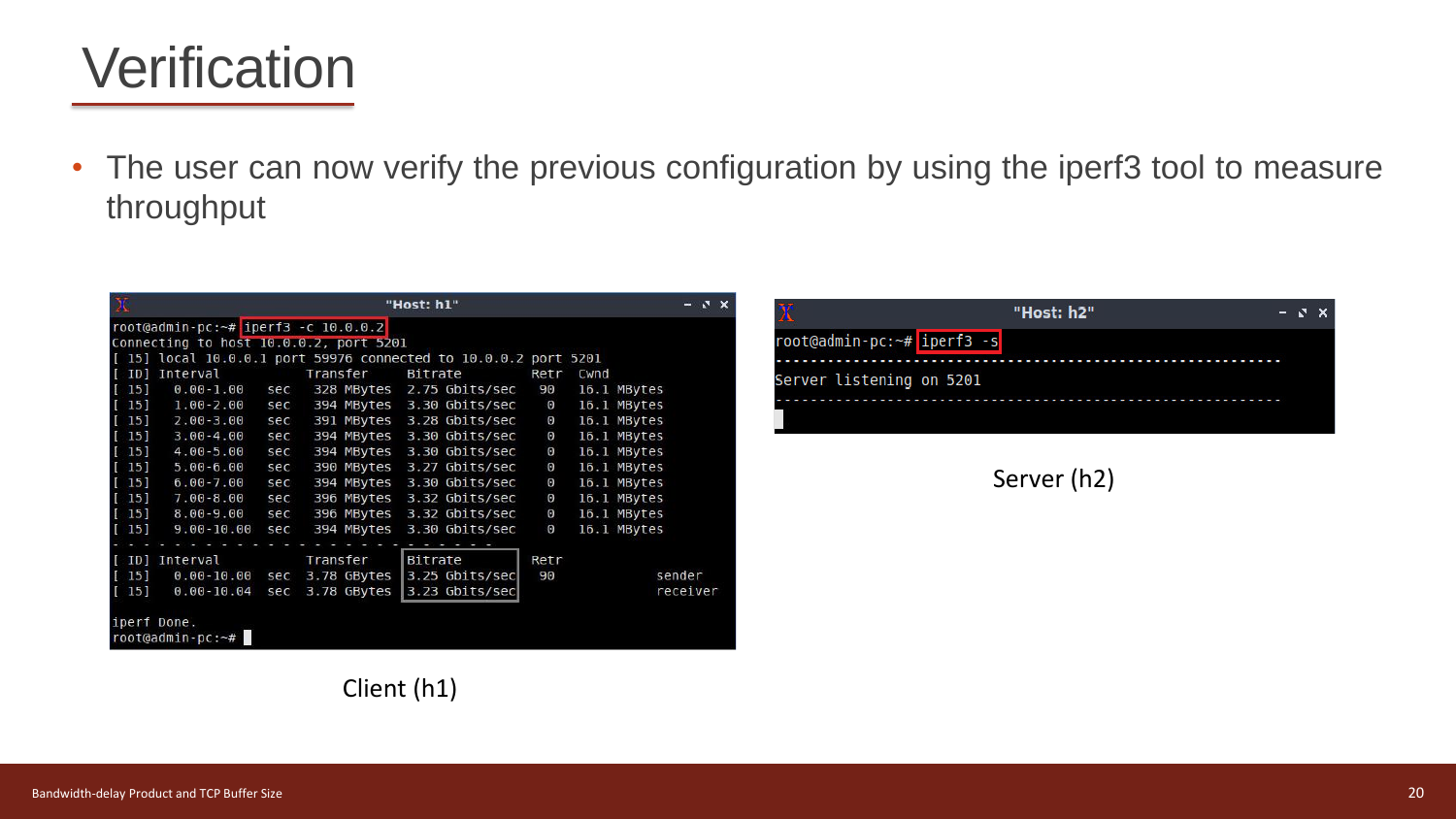#### **Section 3: Modifying buffer size and throughput test**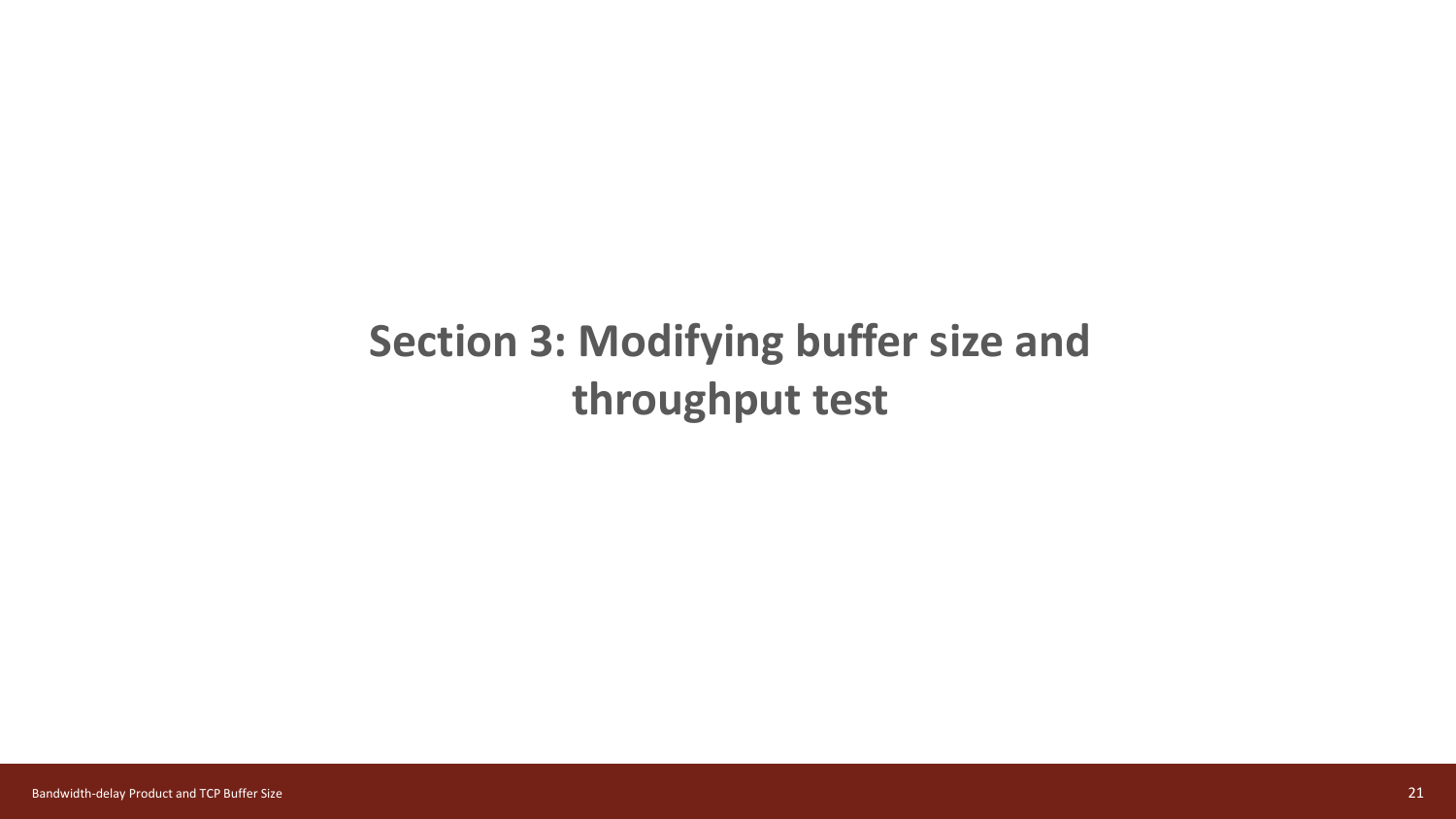### BDP and buffer size

• To achieve the full throughput, the user has to modify the send and receive windows in host h1 and host h2

![](_page_21_Figure_2.jpeg)

| X                                                            | "Host: h2"                                                          |  |  |  |  |  |  |  |  |
|--------------------------------------------------------------|---------------------------------------------------------------------|--|--|--|--|--|--|--|--|
|                                                              | root@admin-pc:~# sysctl -w net.ipv4.tcp rmem='10240 87380 52428800' |  |  |  |  |  |  |  |  |
| net.ipv4.tcp rmem = 10240 87380 52428800<br>root@admin-pc:~# |                                                                     |  |  |  |  |  |  |  |  |

|                  | "Host: h1"                                                                                                      |  |  |  |  |  |  |
|------------------|-----------------------------------------------------------------------------------------------------------------|--|--|--|--|--|--|
| root@admin-pc:~# | root@admin-pc:~# sysctl -w net.ipv4.tcp wmem='10240 87380 52428800'<br>net.ipv4.tcp wmem = 10240 87380 52428800 |  |  |  |  |  |  |

|  |  | "Host: h2" |
|--|--|------------|
|  |  |            |
|  |  |            |

root@admin-pc:~# sysctl -w net.ipv4.tcp\_wmem='10240 87380 52428800' net.ipv4.tcp wmem = 10240 87380 52428800  $root@admin-pc:-#$